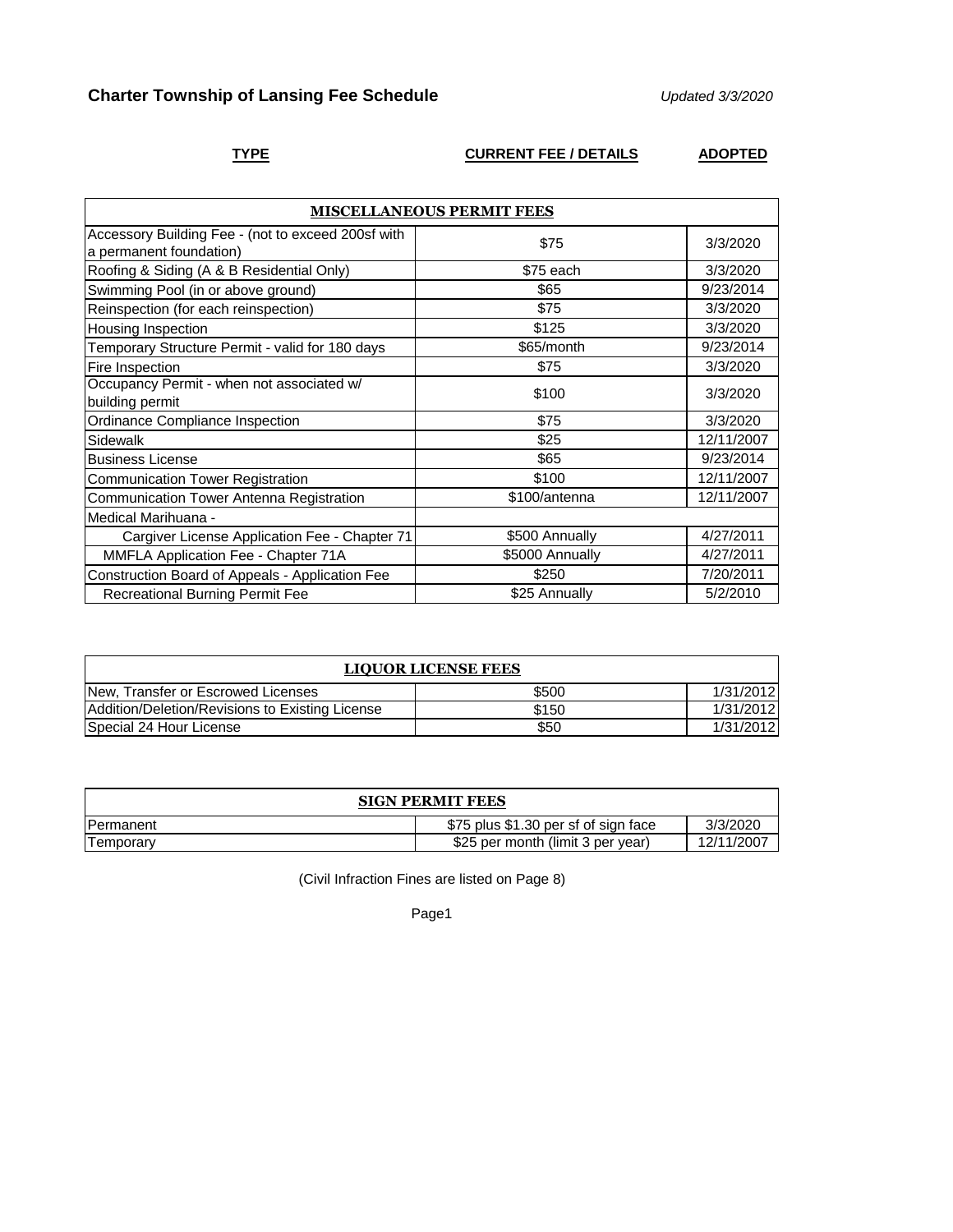| <b>OUTDOOR ENTERTAINMENT</b>                                                           |                                                                     |           |
|----------------------------------------------------------------------------------------|---------------------------------------------------------------------|-----------|
| <b>Base Fee</b>                                                                        | \$100                                                               | 7/13/2009 |
| Daily Fee                                                                              | \$25                                                                | 7/13/2009 |
| Clean Up, Police & Fire Deposit Required                                               | \$500 deposit required for clean up and<br>police & fire on standby | 3/3/2020  |
| <b>Bond</b>                                                                            | \$10,000                                                            | 7/13/2009 |
| Public Safety Recovery Charges:                                                        |                                                                     |           |
| Police Car & One Officer                                                               | \$90/hour                                                           | 3/3/2020  |
| Police Officer                                                                         | \$56/hour                                                           | 3/3/2020  |
| <b>Fire Truck</b>                                                                      | \$250/hour                                                          | 7/13/2009 |
| <b>Rescue Truck</b>                                                                    | \$225/hour                                                          | 3/3/2020  |
| Ambulance Standby (no transport)                                                       | \$250/hour                                                          | 3/3/2020  |
| <b>Command Vehicle</b>                                                                 | \$100/hour                                                          | 3/3/2020  |
| * One hour minimum charge, and partial hours will be rounded up to the next full hour) |                                                                     |           |

| HAZARDOUS SUBSTANCE/WASTE: COST FOR EQUIPMENT                                         |                |           |
|---------------------------------------------------------------------------------------|----------------|-----------|
| <b>Fire Truck</b>                                                                     | \$250 per hour | 1/22/2008 |
| <b>Rescue Truck</b>                                                                   | \$225 per hour | 3/3/2020  |
| Ambulance Standby (no transport)                                                      | \$250 per hour | 3/3/2020  |
| <b>Command Vehicle</b>                                                                | \$100 per hour | 3/3/2020  |
| Police Vehicle Standby                                                                | \$90 per hour  | 3/3/2020  |
| (One hour minimum charge, and partial hours will be rounded up to the next full hour) |                |           |

| <b>FALSE ALARM</b>                     |         |           |
|----------------------------------------|---------|-----------|
| First Occurrence/Calendar Year         | No Fine | 11/4/2003 |
| Second Occurrence/Calendar Year        | \$50    | 11/4/2003 |
| Third Occurrence/Calendar Year         | \$100   | 11/4/2003 |
| Fourth Occurrence/Calendar Year        | \$200   | 11/4/2003 |
| Fifth Occurrence & Above/Calendar Year | \$400   | 11/4/2003 |

| <b>AMBULANCE SERVICE FEES</b> |                            |           |
|-------------------------------|----------------------------|-----------|
| Ambulance with Transport      | \$750 per patient/per run  | 4/24/2012 |
| Transport                     | \$600 per patient, per run | 4/24/2012 |
| Mileage Charge                | \$12.75 per loaded mile    | 3/23/2017 |

Page 2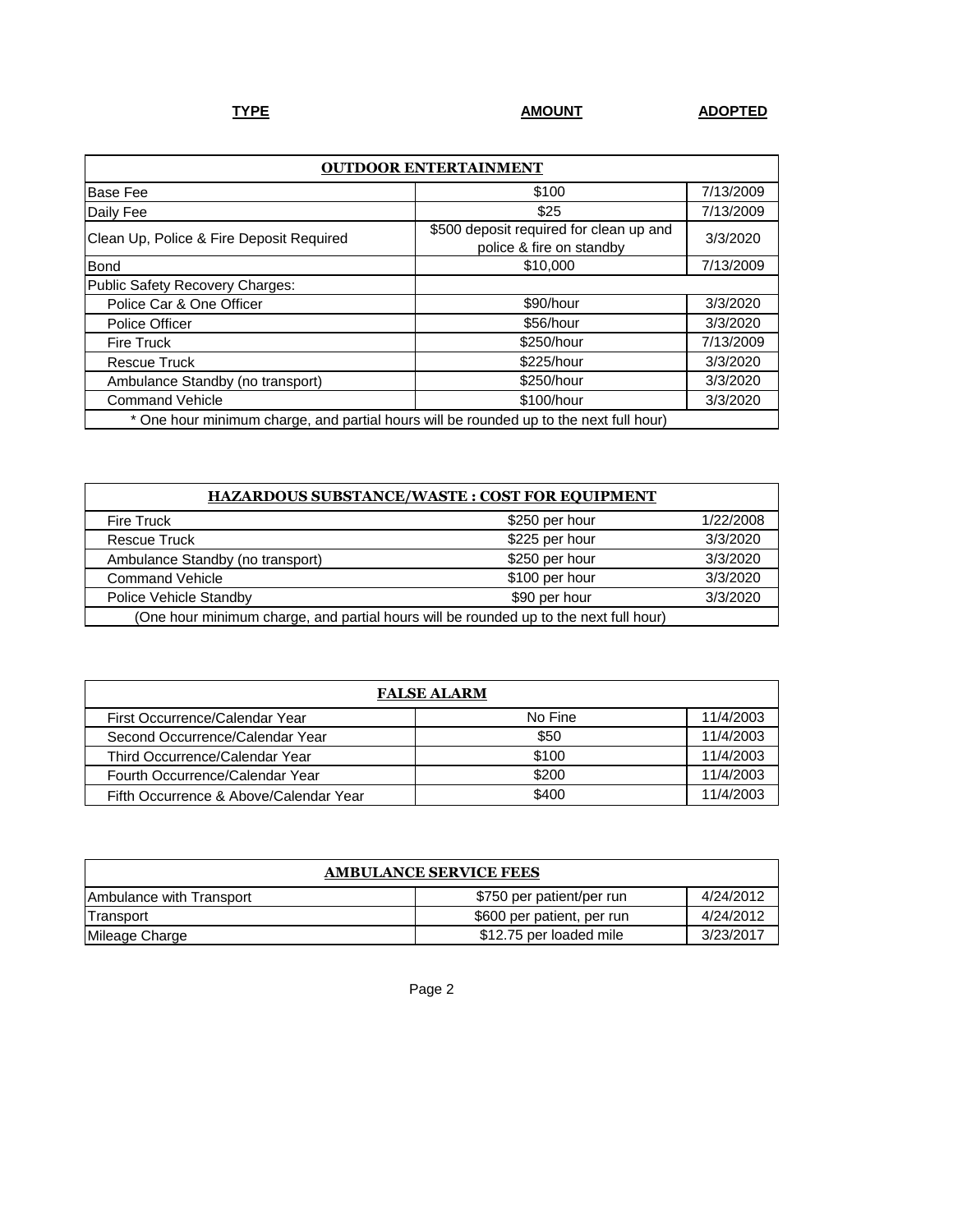| PLANNING & ZONING                                                                                  |                                                                                                                                                                     |           |
|----------------------------------------------------------------------------------------------------|---------------------------------------------------------------------------------------------------------------------------------------------------------------------|-----------|
| Rezonings                                                                                          | \$750 for first 2 acres or portion thereof,<br>plus an additional \$50 per additional acre<br>or portion thereof                                                    | 3/3/2020  |
| <b>Administrative Site Plan Review</b>                                                             | \$200                                                                                                                                                               | 3/3/2020  |
| Site Plan, Final Development Plan Review                                                           | \$600, plus \$100 per acre thereof                                                                                                                                  | 3/3/2020  |
| Class III Demolition Permits: \$75 + \$.05/sf<br>Application Fee for <b>ALL</b> demolition permits | \$400, plus \$100 per acre.<br>Extensions/renewals of approvals will be<br>subject to a fee equal to number of<br>months requested X 1/12 the original fee<br>X 50% | 4/21/2015 |
| <b>Special Use Permits</b>                                                                         | \$600                                                                                                                                                               | 3/3/2020  |
| Lot Split Applications                                                                             | Residential \$100 Flat Fee, Commercial<br>$$150 + $25$ per lot division                                                                                             | 3/3/2020  |
| <b>Plat Review</b>                                                                                 | <b>Preliminary Review: <math>\$2,000 + \$15</math> /lot;</b><br><b>Final Review: \$1,000 + \$20 /lot</b>                                                            | 3/3/2020  |
| <b>Special Meetings</b>                                                                            | \$600                                                                                                                                                               | 3/3/2020  |
| Board of Appeals                                                                                   | \$500                                                                                                                                                               | 3/3/2020  |
| <b>Zoning Verification Letter</b>                                                                  | \$100 per parcel requested                                                                                                                                          | 3/3/2020  |

**Consultant Fees:** If the Township's Zoning Administrator determines that outside consultants will be necessary in the review of any of the above listed applications, such consultant fees will be billed to the Applicant at the actual cost incurred by the Township.

**Escrow Deposit:** An escrow deposit of ten (10) times the Application Review Fee will be due upon making application or upon the Zoning Administrator's subsequent request. The Township will notify the Applicant when the escrow deposit balance reaches 10% of the original amount, at which time the Applicant will have ten business days to replenish the escrow deposit. If the Applicant does not do so, the Application's review will be suspended.

Page 3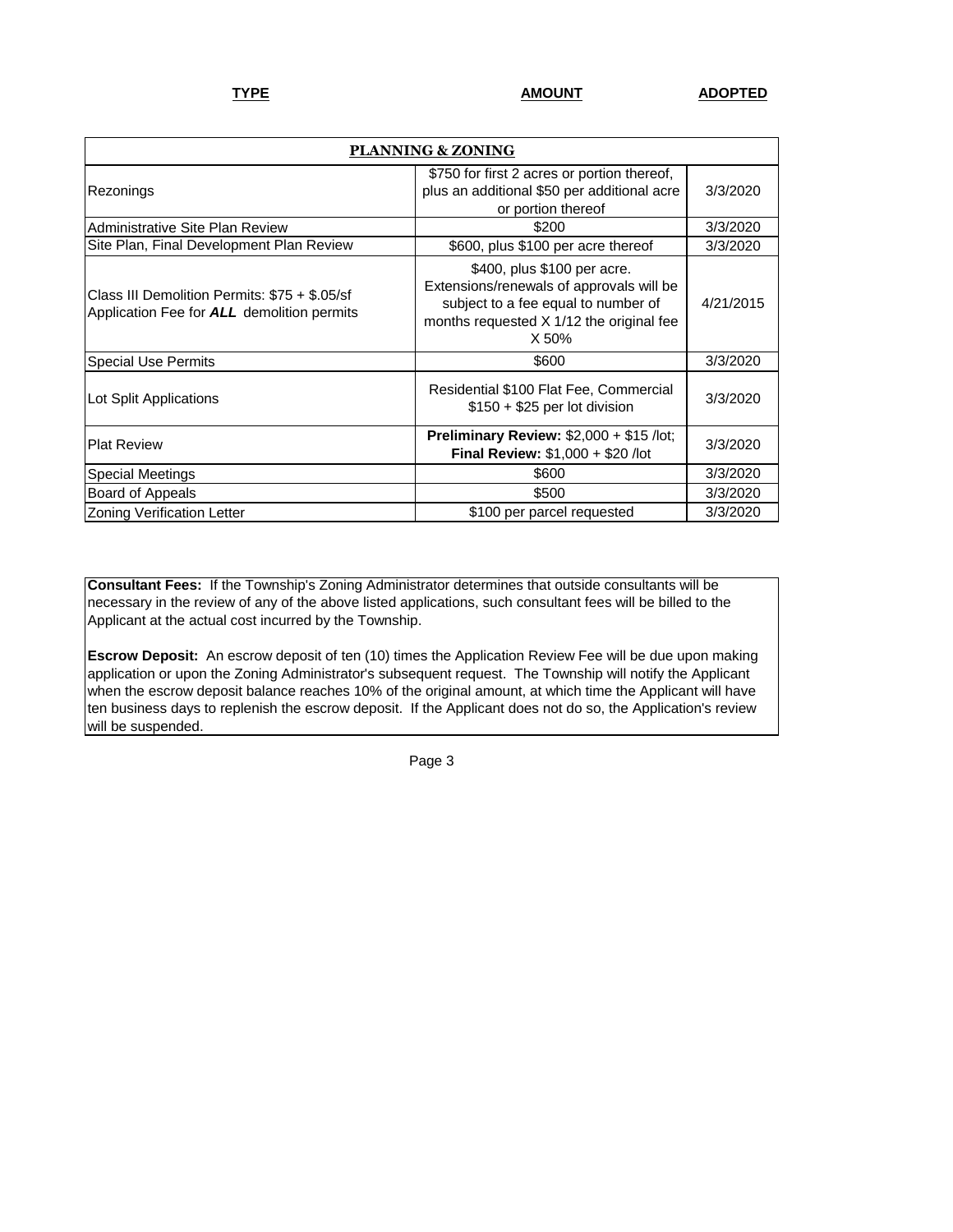|                                                                                                                                                | <b>SOIL EROSION &amp; SEDIMENTATION CONTROL</b> |          |
|------------------------------------------------------------------------------------------------------------------------------------------------|-------------------------------------------------|----------|
| * Prior start fee of 2x the current fee will be levied for any work done before SESC permit is obtained *                                      |                                                 |          |
| Waiver:                                                                                                                                        |                                                 |          |
| Review                                                                                                                                         | <b>NO FEE</b>                                   | 7/1/2014 |
|                                                                                                                                                |                                                 |          |
| Single & 2 Family Residential:                                                                                                                 |                                                 |          |
| Application and SESC plan review, permit issuance, pre-application and interim site inspections, final review                                  | and completion notices                          |          |
| 12 month duration                                                                                                                              | \$200                                           | 3/3/2020 |
| 12 month renewal                                                                                                                               | Half of current permit fee                      | 3/3/2020 |
| <b>Permit Transfer</b>                                                                                                                         | \$25                                            | 3/3/2020 |
| Interim Inspection Fees included in fees above                                                                                                 |                                                 |          |
|                                                                                                                                                |                                                 |          |
| <b>Commercial Projects:</b>                                                                                                                    |                                                 |          |
| Projects up to 1/2 acre (21,780 sq ft) of earth change AND more than 100 feet from the Waters<br>of the State                                  |                                                 | 7/1/2014 |
| Application and SESC plan review, pre-application site inspection, permit issuance, final review<br>and completion notice.                     |                                                 | 7/1/2014 |
|                                                                                                                                                |                                                 |          |
| <b>Short-term Commercial Projects:</b>                                                                                                         |                                                 |          |
| 1 month duration                                                                                                                               | \$300                                           | 7/1/2014 |
| 1 month renewal                                                                                                                                | \$300                                           | 7/1/2014 |
|                                                                                                                                                |                                                 |          |
| All Other Commercial Projects:                                                                                                                 |                                                 |          |
| <b>Includes:</b> Application and SESC plan review, pre-application site inspection, 12 month duration                                          |                                                 | 7/1/2014 |
| First acre or fraction thereof<br>Each additional acre                                                                                         | \$300<br>\$35                                   | 7/1/2014 |
| <b>Permit Transfer</b>                                                                                                                         | \$50                                            | 7/1/2014 |
|                                                                                                                                                |                                                 |          |
| Permit issuance, final review & completion notice for 12 months:                                                                               |                                                 |          |
| Less than 1 acre, more than .5 acres                                                                                                           | \$300                                           | 7/1/2014 |
| 1 acre to 5 acres                                                                                                                              | \$500                                           | 7/1/2014 |
| 5 acres to 10 acres                                                                                                                            | \$1,000                                         | 7/1/2014 |
| Each additional 10 acres or fraction thereof                                                                                                   | \$750                                           | 7/1/2014 |
| 12 month renewal                                                                                                                               | Half of current permit fee                      | 7/1/2014 |
|                                                                                                                                                |                                                 |          |
| Interim Inspections:                                                                                                                           | Actual Cost plus 10% Administration             | 7/1/2014 |
| An Interim Inspection escrow account will be required for each new or renewed permit prior to                                                  |                                                 |          |
| permit issuance. The escrow will be for 10 "events" based upon the current actual cost of<br>providing the inspections plus 10% administration |                                                 |          |
|                                                                                                                                                |                                                 |          |
| <b>Minor Projects:</b>                                                                                                                         |                                                 |          |
| Application and SESC plan review, pre-application and interim site inspections, permit issuance,                                               |                                                 |          |
| and final review and completion notice, 12 month duration                                                                                      |                                                 |          |
| Single & 2 Family Residentail                                                                                                                  | \$50                                            | 3/3/2020 |
| Commercial                                                                                                                                     | \$150                                           | 7/1/2014 |
| 12 month renewal                                                                                                                               | Half of current permit fee                      | 7/1/2014 |
|                                                                                                                                                |                                                 |          |
| <b>Enforcement Inspections:</b>                                                                                                                |                                                 |          |
| Notice of Violation Follow Up Inspection                                                                                                       | \$250                                           | 7/1/2014 |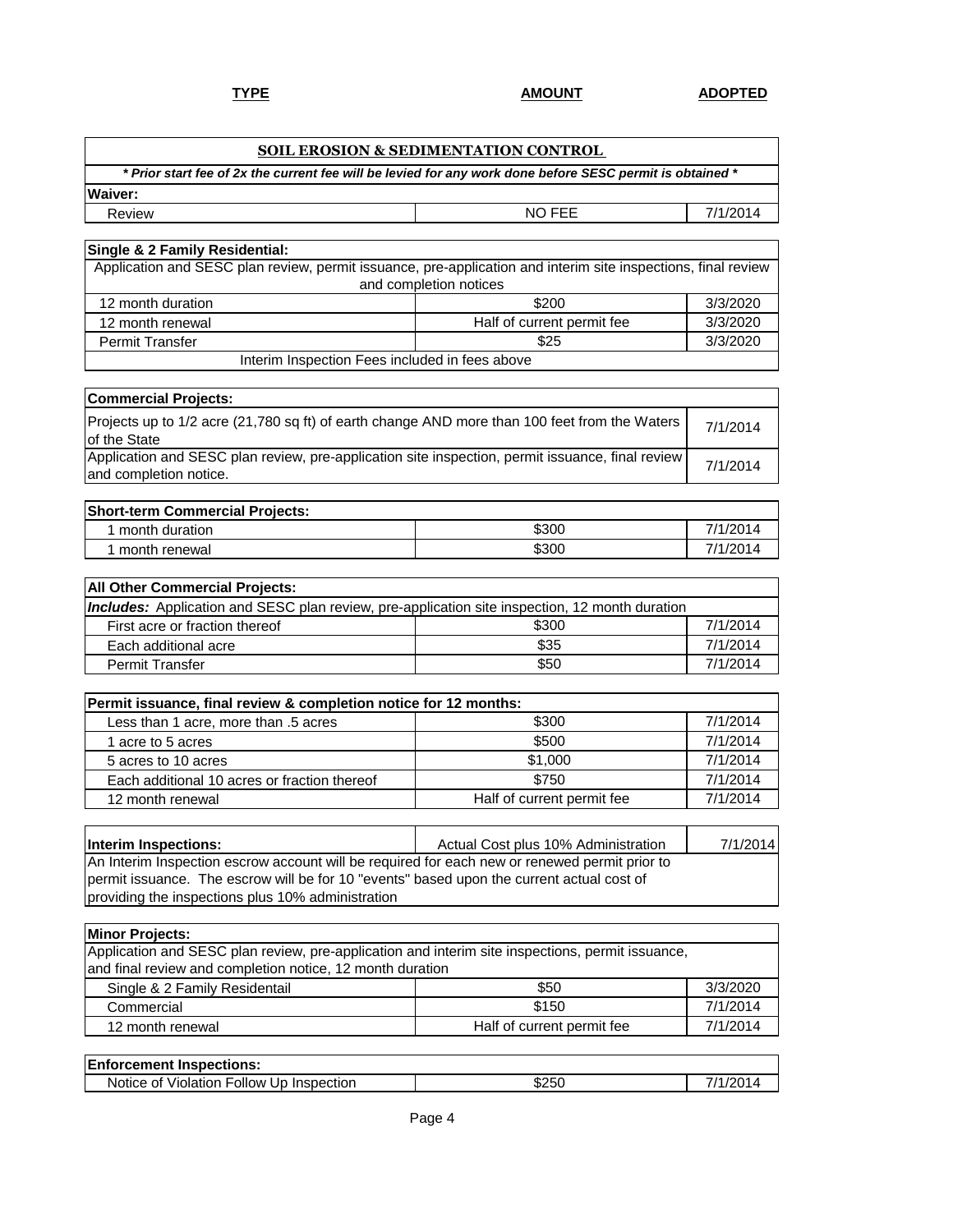| <b>DEMOLITION PERMIT FEE</b>                                                   |                                                                 |            |
|--------------------------------------------------------------------------------|-----------------------------------------------------------------|------------|
| Plan Review & Administration Base Fee (Class I<br>& II demolitions)            | \$75 + \$.05/sf of demolition for all class<br>permits          | 12/11/2007 |
| Class III demolitions: $$75 + $.05$ /sf of demolition for<br>all class permits | $$400$ , plus + \$.05/sf of demolition for all<br>class permits | 4/21/2015  |

The surety bond, letter of credit, or deposit shall be in an amount equal to \$2.00 multiplied by the aggregate square footage of the grade level footprint of the building(s) or structure(s) to be demolished.

After the commencement of demolition activities, Township Staff may approve a reduction in the amount of the surety bond, letter of credit, or deposit that is commensurate with the progress made toward compliance with the Demolition Permit.

| RESIDENTIAL RENTAL REGISTRATION                |                             |          |
|------------------------------------------------|-----------------------------|----------|
| New Registration Fee                           | \$375                       | 3/3/2020 |
| Per Unit Fee                                   | \$30                        | 7/1/2014 |
| License Renewal Fee                            | \$375                       | 3/3/2020 |
| Change of Ownership                            | \$200                       | 3/3/2020 |
| <b>Commission Hearing Fee</b>                  | \$300                       | 7/1/2014 |
| Late Application Fee                           | \$75 + Civil Infraction Fee | 3/3/2020 |
| All Trades Fee (includes 1 re-inspection)      | \$75 / Inspector            | 3/3/2020 |
| Re-inspection after 1st re-inspection (Trades) | \$75                        | 3/3/2020 |
| No Show Fee                                    | \$75                        | 3/3/2020 |
| Unregistered Rental Investigation Fee          | \$100/building              | 7/1/2014 |
| Tax Lein Processing Fee                        | \$100/parcel                | 7/1/2014 |
| Appointment Made by Certified Mail             | \$30                        | 3/3/2020 |
| <b>Emergency Board Up Fee</b>                  | \$500 + Actual Costs        | 7/1/2014 |
| <b>Demolition Fees</b>                         | \$500 + Actual Costs        | 7/1/2014 |

| <b>BUILDING PERMIT FEES</b>                                       |                                                                                    |          |
|-------------------------------------------------------------------|------------------------------------------------------------------------------------|----------|
| (including commercial roofing, siding, satellite dishes & moving) |                                                                                    |          |
| <b>Total Construction Valuation</b>                               |                                                                                    |          |
| $$1.00 - $1,000$                                                  | \$75                                                                               | 3/3/2020 |
| \$1,001 and up                                                    | \$75 for first \$1,000 + \$7.00 for each<br>additional \$1,000 or fraction thereof | 3/3/2020 |

### **(See Page 9 for further breakdown)**

When a plan or other data are required to be submitted for projects exceeding a total permit valuation of \$50,000.00, a plan review fee shall be paid at the time by submitting plans and specifications for review. Said plan review fee shall be 25% of the building permit fee as shown in the building permit fee schedule. In the event that the applicant submits a revised set of plans to be reviewed, it must be accompanied by an additional review fee, equal to 10% of the original plan review fee for each revised set of plans.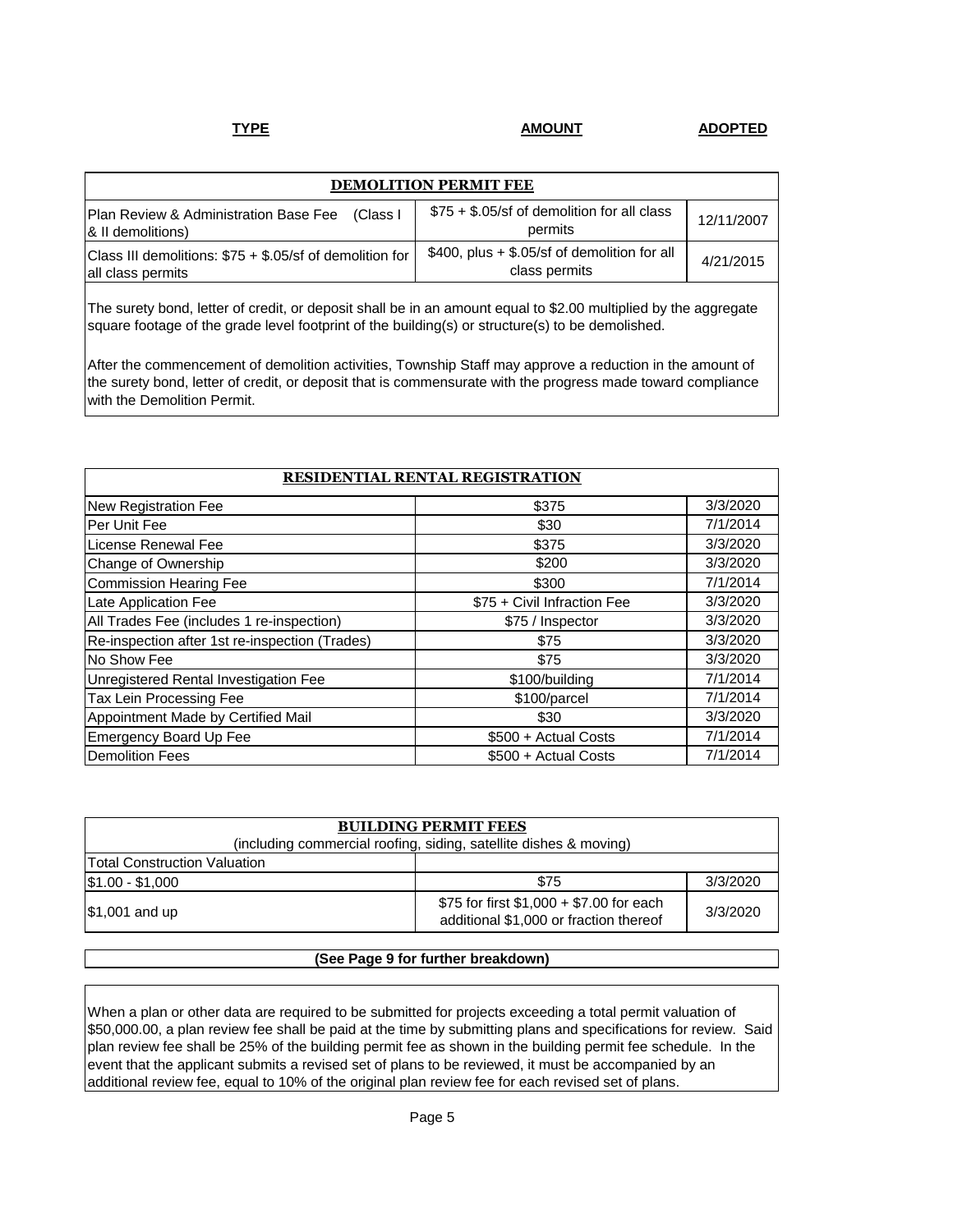| <b>RESIDENTIAL TRADE FEES</b>               |       |           |  |
|---------------------------------------------|-------|-----------|--|
| <b>ELECTRICAL</b>                           |       |           |  |
| Single Inspection                           | \$75  | 3/3/2020  |  |
| Service Upgrade                             | \$75  | 3/3/2020  |  |
| Addition/Remodel                            | \$125 | 8/19/2008 |  |
| Addition/Remodel w/Service Upgrade          | \$175 | 8/19/2008 |  |
| New Residence                               | \$175 | 8/19/2008 |  |
|                                             |       |           |  |
| <b>MECHANICAL</b>                           |       |           |  |
| Single Inspection                           | \$75  | 3/3/2020  |  |
| Addition/Remodel                            | \$125 | 8/19/2008 |  |
| New Residence                               | \$175 | 8/19/2008 |  |
| <b>PLUMBING</b>                             |       |           |  |
| Single Inspection                           | \$75  | 3/3/2020  |  |
| Addition/Remodel                            | \$125 | 8/19/2008 |  |
| New Residence                               | \$175 | 8/19/2008 |  |
|                                             |       |           |  |
| <b>ALL TRADES</b>                           |       |           |  |
| Reinspection (Per inspection)               | \$75  | 3/3/2020  |  |
| Special Services (per hour)                 | \$75  | 3/3/2020  |  |
| Investigation (per hour)                    | \$75  |           |  |
| (charged for work started without a permit) |       | 3/3/2020  |  |

| <b>COMMERCIAL TRADE FEES</b>                                                   |           |           |  |
|--------------------------------------------------------------------------------|-----------|-----------|--|
| <b>ELECTRICAL</b>                                                              |           |           |  |
| Plan Review, Administration Base Fee and all<br>required and final inspections | \$125     | 3/3/2020  |  |
| Services: thru 200 amp                                                         | \$10      | 8/19/2008 |  |
| 200 thru 600 amp                                                               | \$15      | 8/19/2008 |  |
| 600 thru 800 amp                                                               | \$20      | 8/19/2008 |  |
| 800 amp and over                                                               | \$25      | 8/19/2008 |  |
| Circuits                                                                       | \$5 each  | 8/19/2008 |  |
| Lighting Fixtures (per 25 and fraction of)                                     | \$6 each  | 8/19/2008 |  |
| Dishwasher, Garbage Disposal & Range Hood                                      | \$5 each  | 8/19/2008 |  |
| Furnace - unit heater                                                          | \$5 each  | 8/19/2008 |  |
| Electrical Heating Units (baseboard)                                           | \$4 each  | 8/19/2008 |  |
| <b>Power Outlets</b>                                                           | \$7 each  | 8/19/2008 |  |
| Signs (per circuit)                                                            | \$10 each | 8/19/2008 |  |
| Feeders                                                                        | \$6 each  | 8/19/2008 |  |
| Mobile Home Park Sites                                                         | \$6 each  | 8/19/2008 |  |
| <b>Recreational Vehicle Park Sites</b>                                         | \$4 each  | 8/19/2008 |  |
| KVA or HP - each unit:                                                         |           |           |  |
| up to 20 KVA/HP                                                                | \$6       | 8/19/2008 |  |
| 21 to 50 KVA or HP                                                             | \$10      | 8/19/2008 |  |
| 51 KVA or HP and over                                                          | \$12      | 8/19/2008 |  |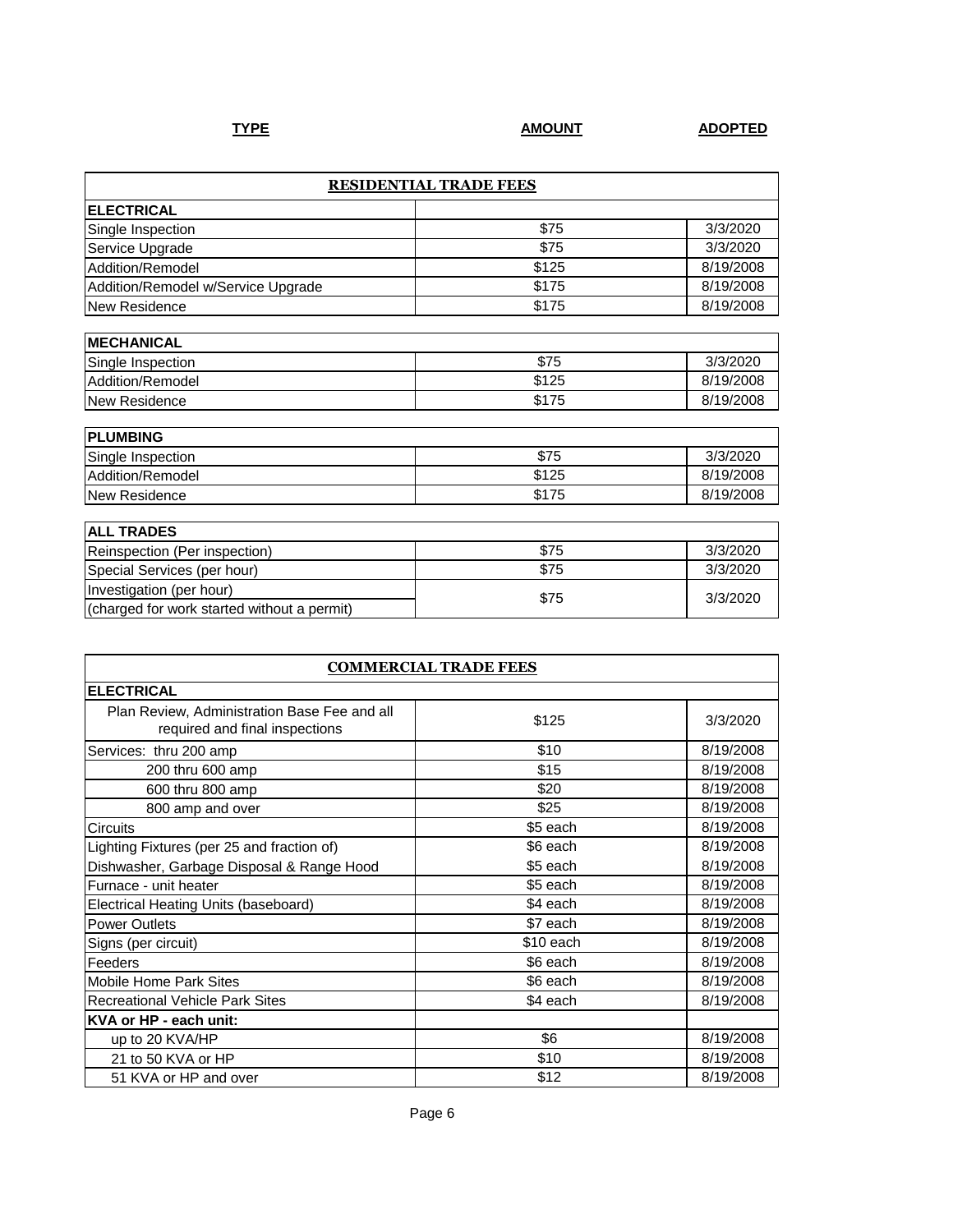| <b>COMMERCIAL TRADE FEES (continued)</b> |          |           |  |
|------------------------------------------|----------|-----------|--|
| Fire Alarm                               |          |           |  |
| up to 10 stations & horns                | \$50     | 8/19/2008 |  |
| 11 to 20 stations & horns                | \$100    | 8/19/2008 |  |
| Over 21 stations & horns                 | \$5 each | 8/19/2008 |  |
| Data/Telecommunications Outlets          |          |           |  |
| 1-19 devices                             | \$5 each | 8/19/2008 |  |
| 20 - 300 devices                         | \$100    | 8/19/2008 |  |
| Over 300 devices                         | \$300    | 8/19/2008 |  |

| <b>MECHANICAL:</b>                         |           |           |  |
|--------------------------------------------|-----------|-----------|--|
| Plan Review, Administration Base           | \$125     | 3/3/2020  |  |
| Fee and all required and final inspections |           |           |  |
| <b>Gas/Oil Burning Equipment</b>           | \$30 each | 8/19/2008 |  |
| (new and/or conversion units)              |           |           |  |
| Chimney, factory built (Class A)           | \$25 each | 8/19/2008 |  |
| Duct System/Hydronic Piping                | \$25      | 8/19/2008 |  |
| Solar Equipment System & Piping System     | \$20      | 8/19/2008 |  |
| Gas Piping (new installation)              | \$5       | 8/19/2008 |  |
| <b>Exhaust Fan/Power Exhaust</b>           | \$5       | 8/19/2008 |  |
| Flue Damper/Vent Damper                    | \$5       | 8/19/2008 |  |
| LPG & Fuel Oil Tanks (Piping Fee Included) | \$20      | 8/19/2008 |  |
| Central Air Conditioning & Heat Pump       | \$30      | 8/19/2008 |  |

| PLUMBING:                                                        |           |           |  |
|------------------------------------------------------------------|-----------|-----------|--|
| Plan Review, Administration Base                                 | \$125     | 3/3/2020  |  |
| Fee and all required and final inspections                       |           |           |  |
| Fixtures, water connected                                        | \$5 each  | 8/19/2008 |  |
| (appliance, floor drains, special drains, mobile home unit site) |           |           |  |
| Stacks (soil, waste, vent, conductor)                            | \$3 each  | 8/19/2008 |  |
| Sewers (sanitary, storm or combined)                             | \$5 each  | 8/19/2008 |  |
| <b>Water Service</b>                                             | \$10 each | 8/19/2008 |  |
| Connection Building Drain/Building Sewer                         | \$5 each  | 8/19/2008 |  |
| Sub-soil Drains                                                  | \$5 each  | 8/19/2008 |  |
| Sewage Ejectors, Manholes, Sumps                                 | \$5 each  | 8/19/2008 |  |
| Water Distributing Pipe System                                   |           |           |  |
| Less than 1"                                                     | \$10 each | 8/19/2008 |  |
| 1" or Greater                                                    | \$20 each | 8/19/2008 |  |
| Reduced Pressure Zone Backflow Preventer                         | \$5 each  | 8/19/2008 |  |

**NOTE:** For specific equipment types not described above, the fee collected will be based upon the State of Michigan fee schedule in effect at the time of application.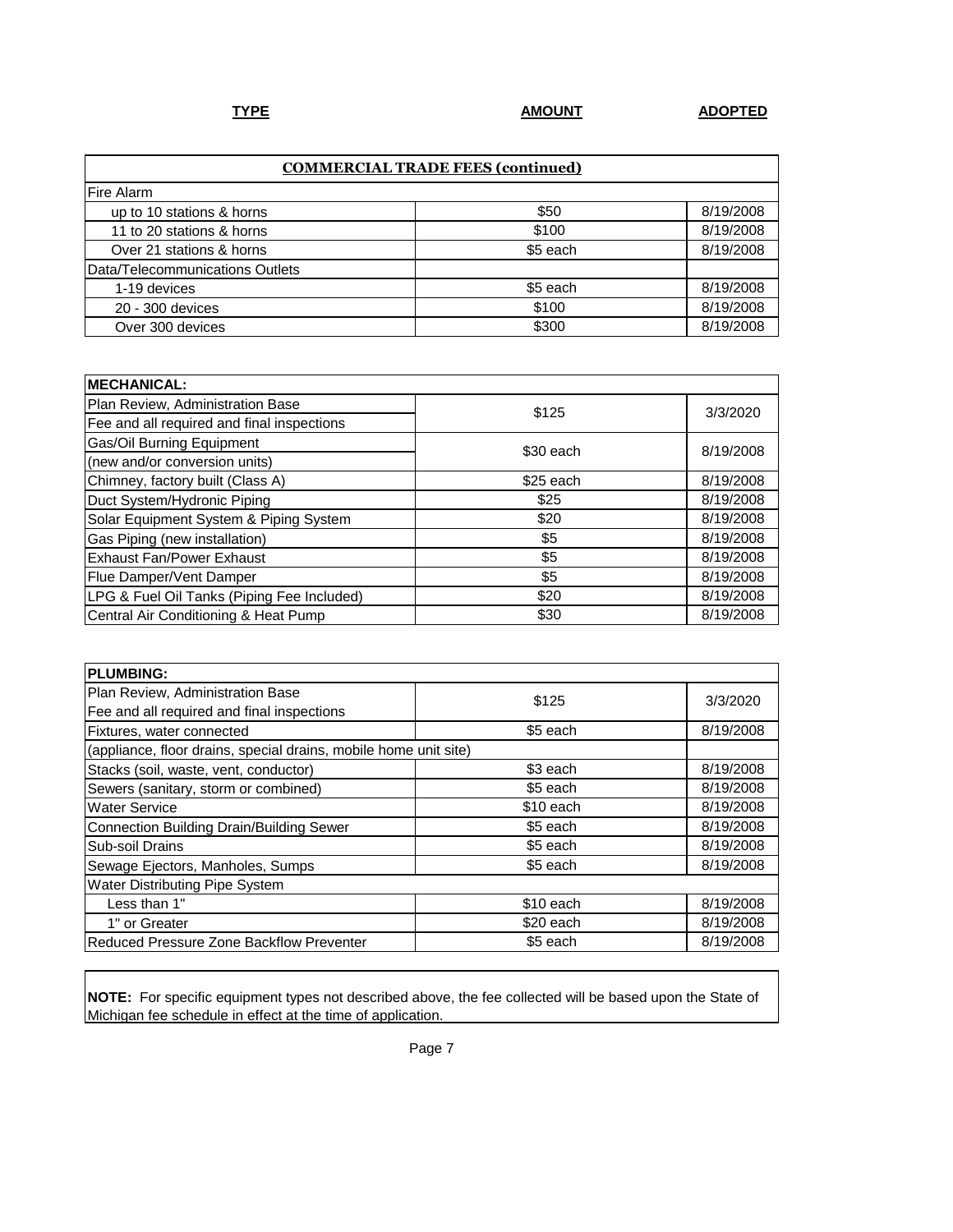| <b>CIVIL INFRACTION VIOLATIONS</b>                                                                                    |                                                                                                                    |                                 |           |
|-----------------------------------------------------------------------------------------------------------------------|--------------------------------------------------------------------------------------------------------------------|---------------------------------|-----------|
| 1. Each subsequent violation (except the violation for the Unauthorized/Unlawful Removal of Condemnation Notice) will |                                                                                                                    |                                 |           |
| double the fee up to \$500 / Each day of violation shall be considered a subsequent violation                         |                                                                                                                    |                                 |           |
|                                                                                                                       | 2. Fines shall double for subsequent violations of the same municipal civil infraction by the same violator.       |                                 |           |
|                                                                                                                       | 3. The Township's authorized officials are empowered to determine when a subsequent violation of a Township        |                                 |           |
| ordinance has occurred.                                                                                               |                                                                                                                    |                                 |           |
|                                                                                                                       | 4. Initial fines marked with an asterisk "*" may be waived if the ordinance violation is corrected within the time |                                 |           |
|                                                                                                                       | period specified by the authorized Township official issuing the notice/citation.                                  |                                 |           |
|                                                                                                                       | 5. Fines for subsequent violations of the same ordinance are not waivable.                                         |                                 |           |
| Section 69-A12 & 101-A3                                                                                               | <b>Residential Rental Initial Violation</b>                                                                        | \$100                           | 7/1/2014  |
|                                                                                                                       | Unauthorized/Unlawful Removal of                                                                                   | \$500                           | 11/5/2014 |
|                                                                                                                       | <b>Condemnation Notice</b>                                                                                         |                                 |           |
| Section 21-5                                                                                                          | Sidewalk Disrepair                                                                                                 | $$25*$                          | 5/25/2010 |
| Section 21-6                                                                                                          | Litter                                                                                                             | \$25                            | 5/25/2010 |
| Section 21-8                                                                                                          | Sidewalks to be Cleared                                                                                            | \$25 Residential (1 & 2 Fam)    | 5/25/2010 |
|                                                                                                                       |                                                                                                                    | \$50 Per 100 Linear Foot to Max |           |
|                                                                                                                       |                                                                                                                    | \$500/Occurrence (Commercial &  |           |
|                                                                                                                       |                                                                                                                    | Multi-Family)                   |           |
| Section 23-1                                                                                                          | Snow Dumping                                                                                                       | \$25                            | 5/25/2010 |
| Chapter 31                                                                                                            | <b>International Fire Code</b>                                                                                     | \$50*                           | 5/25/2010 |
| Section 32-1                                                                                                          | <b>Unlawful Firearms</b>                                                                                           | \$25                            | 5/25/2010 |
| Section 37-10                                                                                                         | <b>Outdoor Burning</b>                                                                                             | \$50* First Offense             | 5/25/2010 |
| Chapter 44                                                                                                            | Parking                                                                                                            | $$25*$                          | 5/25/2010 |
| Section 51-3                                                                                                          | Rubbish - Storage                                                                                                  | \$50*                           | 5/25/2010 |
| Section 51-4                                                                                                          | <b>Blighted/Vacant Structures</b>                                                                                  | \$50                            | 5/25/2010 |
| Section 51-5                                                                                                          | <b>Building Materials - Storage</b>                                                                                | \$50                            | 5/25/2010 |
| Chapter 54                                                                                                            | <b>Unlawful Noises</b>                                                                                             | \$50                            | 5/25/2010 |
| Section 55-2                                                                                                          | Dumping - License                                                                                                  | \$100                           | 5/25/2010 |
| Chapter 56                                                                                                            | Curfew - Minors                                                                                                    | \$50                            | 5/25/2010 |
| Chapter 60                                                                                                            | Licensing                                                                                                          | $$25*$                          | 5/25/2010 |
| Chapter 62                                                                                                            | Licensing - Used Car Lots                                                                                          | \$50*                           | 5/25/2010 |
| Chapter 65                                                                                                            | Licensing - Dumps                                                                                                  | \$100                           | 5/25/2010 |
| Section 83-5                                                                                                          | <b>Building Regulations</b>                                                                                        | \$25*                           | 5/25/2010 |
| Section 83-6                                                                                                          | Use Regulations                                                                                                    | \$50*                           | 5/25/2010 |
| Section 83-10.2                                                                                                       | <b>Fence Standards</b>                                                                                             | \$50*                           | 5/25/2010 |
| Section 83-15                                                                                                         | <b>Trailer Dwelling</b>                                                                                            | \$100*                          | 5/25/2010 |
| Section 83-18                                                                                                         | Structural Damage                                                                                                  | $$25*$                          | 5/25/2010 |
| Section 71-15                                                                                                         | Medical Marihuana                                                                                                  | \$100 First Offense             | 5/25/2010 |
| Section 84-3                                                                                                          | <b>Off-street Parking</b>                                                                                          | $$25*$                          | 5/25/2010 |
| Section 85-1                                                                                                          | "A" Residential Zone                                                                                               | $$25*$                          | 5/25/2010 |
| Page 1                                                                                                                | "B" Residential Zone                                                                                               | $$25*$                          | 5/25/2010 |
| Section 85-3                                                                                                          | "C" Residential Zone                                                                                               | $$25*$                          | 5/25/2010 |
| Section 85-4                                                                                                          | "D" Administrative Zone                                                                                            | \$25*                           | 5/25/2010 |
| Section 85-5                                                                                                          | "E" Local Business Zone                                                                                            | $$25*$                          | 5/25/2010 |
| Section 85-6                                                                                                          | "F" Commercial Zone                                                                                                | $$25*$                          | 5/25/2010 |
| Section 85-7                                                                                                          | "G" General Business Zone                                                                                          | \$25*                           | 5/25/2010 |
| Section 85-8                                                                                                          | "H" Industrial Zone                                                                                                | $$25*$                          | 5/25/2010 |
| Section 85-10                                                                                                         | Site Plan Review Infraction                                                                                        |                                 |           |
|                                                                                                                       |                                                                                                                    | \$250                           |           |
|                                                                                                                       | 1st Violation                                                                                                      |                                 | 5/25/2010 |
|                                                                                                                       | 2nd Violation within 2 years                                                                                       | \$350                           | 5/25/2010 |
|                                                                                                                       | 3rd & subsequent violations in 2 years                                                                             | \$450                           | 5/25/2010 |
| Section 88-3                                                                                                          | <b>Business Occupancy Permits</b>                                                                                  | $$25*$                          | 5/25/2010 |
| Section 88-6                                                                                                          | Abatement of Nuisance                                                                                              | $$25*$                          | 5/25/2010 |
| Chapter 90                                                                                                            | <b>Floodplain Violations</b>                                                                                       | $$25*$                          | 5/25/2010 |
| Chapter 101                                                                                                           | <b>Construction &amp; Building Codes</b>                                                                           | \$25*                           | 5/25/2010 |
| Chapter 102                                                                                                           | Signs                                                                                                              | \$25*                           | 5/25/2010 |
| Chapter 104                                                                                                           | Uniform Housing Code - General                                                                                     | \$25*                           | 5/25/2010 |
| Section 106-9                                                                                                         | Dangerous or Unsafe Building                                                                                       | $$25*$                          | 5/25/2010 |
| Section 61-6                                                                                                          | <b>Outdoor Entertainment Violation</b>                                                                             | \$500                           | 5/25/2010 |